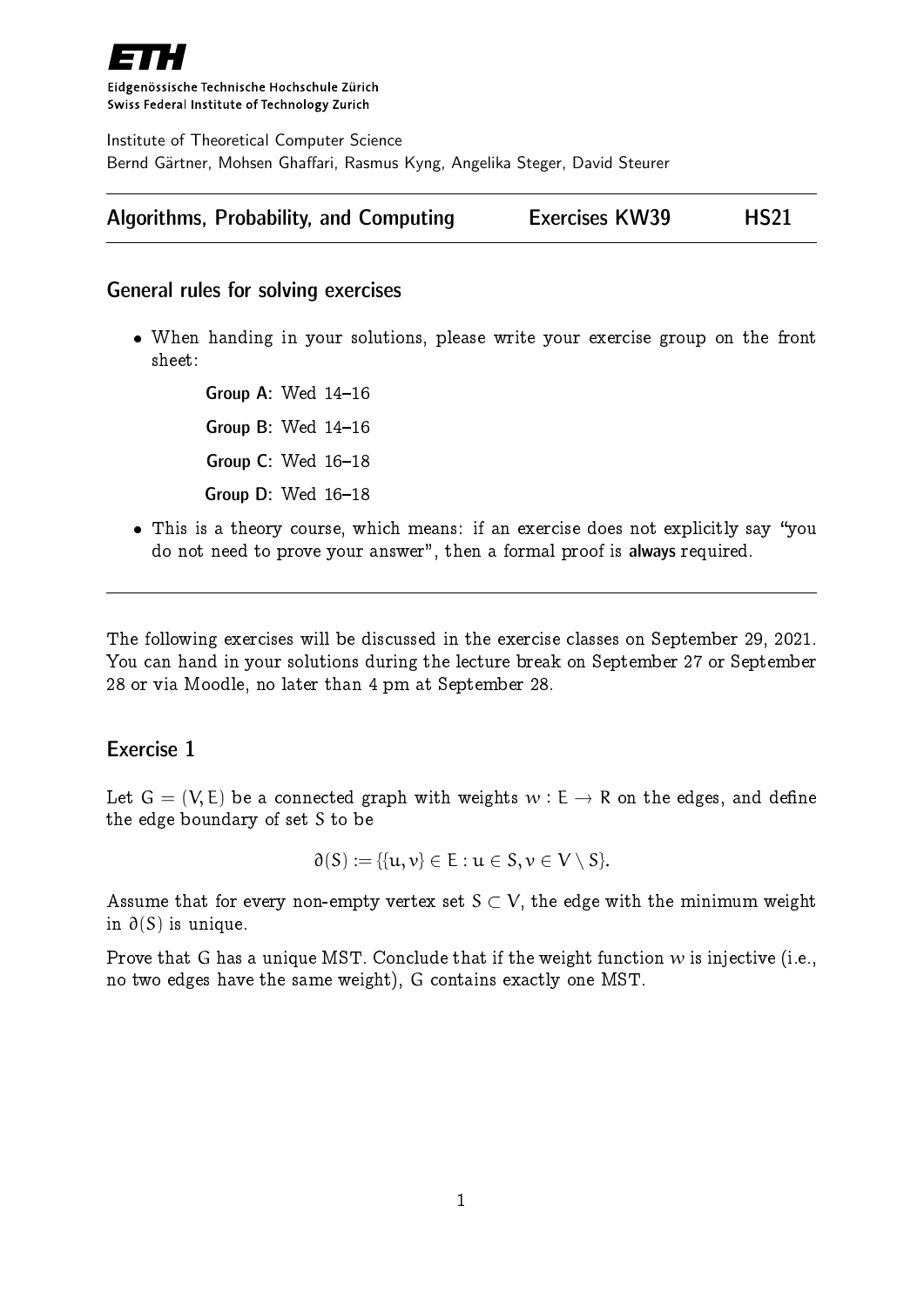# Exercise 2

You already know that for a connected graph  $G = (V, E)$ , with  $n = |V|$  and  $m = |E|$ , the expected running time of Randomized Minimum Spanning Tree Algorithm  $(G)$  (see page 5 in the lecture notes) is equal to  $\mathcal{O}(m)$ .

(i) Prove that the worst-case running time of the algorithm is equal to  $\mathcal{O}(\min\{n^2,\, \mathrm{m}\log n\}).$ 

(ii) Prove that the running time of the algorithm is equal to  $\mathcal{O}(m)$  with probability  $1 - o(1)$  in the following two steps.

(a) Let  $D(n, m)$  be the worst-case running time of the recursive algorithm without considering the two recursive calls, and let  $T(n, m)$  be the worst-case running time of the recursive algorithm. It is clear that  $D(n, m) = \mathcal{O}(n + m)$ , and by (i),  $\mathsf{T}(\mathfrak{n},\mathfrak{m}) = \mathcal{O}(\min\{\mathfrak{n}^2,\mathfrak{m}\log\mathfrak{n}\}).$  Figure [1](#page-2-0) represents a binary tree of running times in which every first recursive call works on a graph with at most  $\frac{n}{8}$  vertices and at most  $\frac{3}{4}$ m edges, every second recursive call works on a graph with at  $\frac{n}{8}$  vertices and at most  $\frac{3}{8}$ n edges, and the worst-case function  $T(n^{2/5}, \infty)$  will be applied when the number of vertices has shrunk down to  $n^{2/5}$ .

Prove that there exists a constant  $c_3 > 0$  such that the sum of all running times in the nodes of the tree depicted in Figure [1](#page-2-0) is bounded from above by  $c_3 \cdot (n + m)$ .

(b) Prove that for any connected input graph G, the running time of the algorithm is dominated by the sum over all nodes in the tree depicted in Figure [1](#page-2-0) with probability  $1 - o(1)$  (i.e., a number that tends to 1 as  $n \to \infty$ ).

Hint: Let  $G_1$  and  $G_2$  be the two graphs for the first and second recursive calls, respectively. Call  $G_1$  bad if  $G_1$  has more than  $\frac{n}{8}$  vertices or more than  $\frac{3}{4}$ m edges, and call  $G_2$  bad if  $G_2$  has more than  $\frac{n}{8}$  vertices or  $\frac{3}{8}n$  edges. You might apply the Chernoff bound to bound the probability that  $G_1$  or  $G_2$  is bad. For the Chernoff bound, see the help sheet on the website of the course.

## Exercise 3

For a graph  $G = (V, E)$ , a cut is the partition of the vertex set V into two disjoint sets  $V_1$  and  $V_2$  and the size of the cut is the number of edges between  $V_1$  and  $V_2$ .

(i) Assume that |V| is even. We say a cut is balanced if  $|V_1| = |V_2| = |V|/2$ . Prove that there always exists a balanced cut of size at least  $|E|/2$ .

Hint: Since you want to prove the existence, you might apply randomness.

(ii) Define  $d_S(v)$  to be the number of neighbors of vertex v in a set  $S \subset V$ , i.e.  $d_S(v) :=$  $|\{u \in S : \{v, u\} \in E\}|$ . Now, consider the following algorithm. Partition the vertex set V into two arbitrary sets  $V_1$  and  $V_2$ . As far as there is a vertex  $v \in V_1$  (or  $v \in V_2$ ) for which  $d_{V_1}(v) > d_{V_2}(v)$  (resp.  $d_{V_2}(v) > d_{V_1}(v)$ ) move  $v$  from  $V_1$  to  $V_2$  (resp. from  $V_2$  to  $V_1$ ). Prove that this algorithm terminates and generates a cut of size at least  $|E|/2$ .